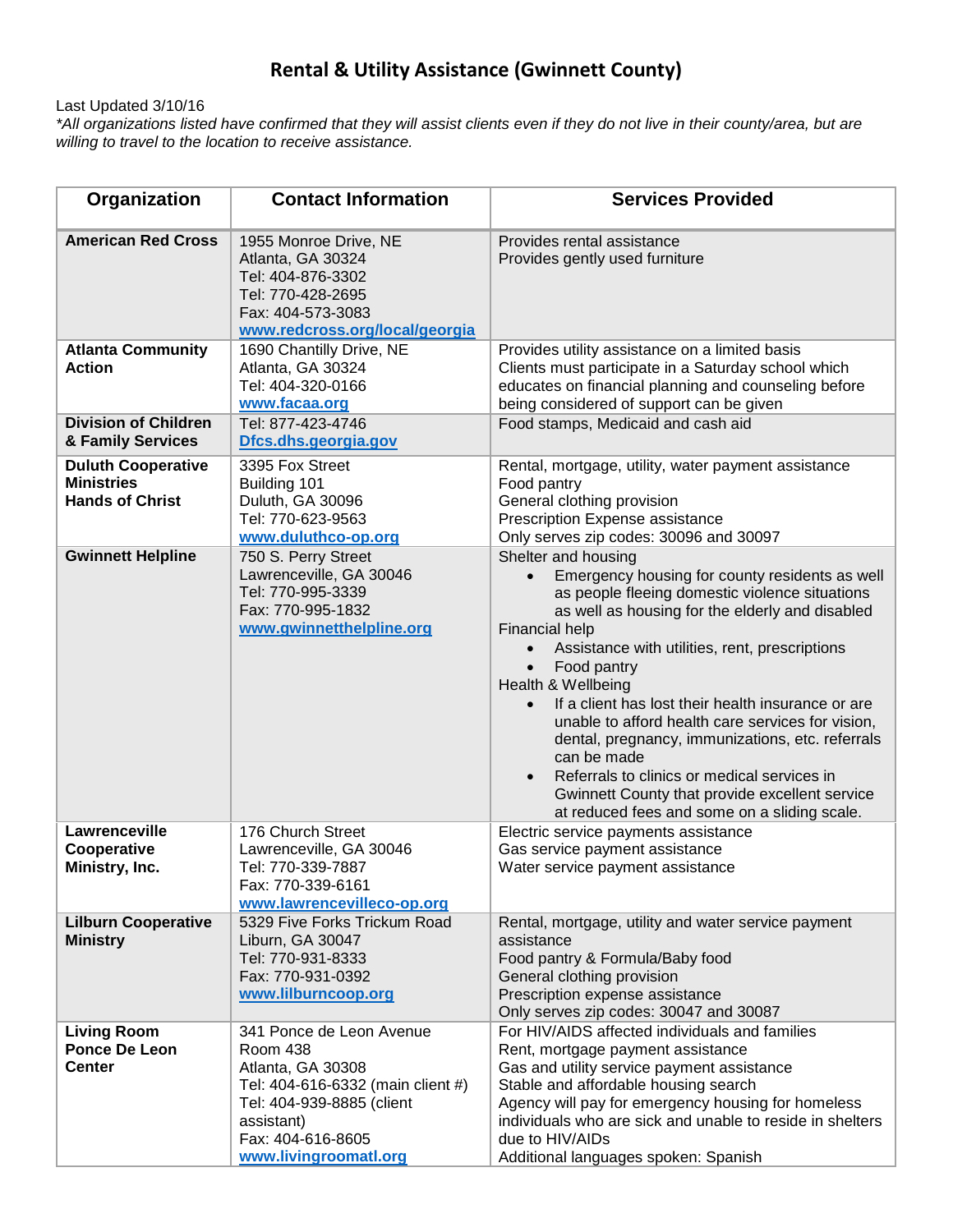| <b>Mary Hall Freedom</b><br>House, Inc.<br><b>Norcross</b><br><b>Cooperative Ministry</b> | 200 Hannover Park Road<br>Suite 100<br>Atlanta, GA 30350<br>Tel: 770-642-5500<br>Fax: 770-518-6677<br>www.maryhallfreedomhouse.org<br>2275 Mitchell Road<br>Norcross, Ga 30071<br>Tel: 770-263-8268<br>Fax: 770-263-0998<br>www.norcrossco-op.org | Homelessness prevention and rapid re-housing program<br>Rent, utility and water payment assistance<br>Provides individuals with financial assistance and<br>services to prevent individuals and families from<br>becoming homeless<br>Helps those experiencing homelessness to be quickly<br>re-housed and stabilized<br>Financial assistance for rent, water and utilities<br>Prescription expense assistance<br>Food pantry<br>General clothing provision<br>Children/baby clothing<br>Bus/transportation fair                                                                                                                                                                                                                                                                                                                                                                                                                                                                                                                                                                                                                                    |
|-------------------------------------------------------------------------------------------|---------------------------------------------------------------------------------------------------------------------------------------------------------------------------------------------------------------------------------------------------|-----------------------------------------------------------------------------------------------------------------------------------------------------------------------------------------------------------------------------------------------------------------------------------------------------------------------------------------------------------------------------------------------------------------------------------------------------------------------------------------------------------------------------------------------------------------------------------------------------------------------------------------------------------------------------------------------------------------------------------------------------------------------------------------------------------------------------------------------------------------------------------------------------------------------------------------------------------------------------------------------------------------------------------------------------------------------------------------------------------------------------------------------------|
| <b>North Gwinnett</b>                                                                     | 70 Wiley Drive                                                                                                                                                                                                                                    | Only serves the following zip codes: 30071, 30073,<br>30091, 30092, 30093, 30040, 30060 and 30084<br>Electric service payment assistance                                                                                                                                                                                                                                                                                                                                                                                                                                                                                                                                                                                                                                                                                                                                                                                                                                                                                                                                                                                                            |
| <b>Cooperative Ministry</b>                                                               | <b>Buford, GA 30518</b><br>Tel: 770-271-9793<br>Fax: 770-271-2939<br>www.northgwinnettcoop.org                                                                                                                                                    | Gas service payment assistance<br>Water service payment assistance                                                                                                                                                                                                                                                                                                                                                                                                                                                                                                                                                                                                                                                                                                                                                                                                                                                                                                                                                                                                                                                                                  |
| <b>Partnership for</b><br><b>Community Action</b>                                         | 6090 McDonough Drive<br>Norcross, GA 30093<br>Tel: 678-291-0860<br>www.pcaction.org                                                                                                                                                               | Low-income energy assistance<br>Provides assistance with utilities beginning<br>November 2015                                                                                                                                                                                                                                                                                                                                                                                                                                                                                                                                                                                                                                                                                                                                                                                                                                                                                                                                                                                                                                                       |
| <b>Partnership Against</b><br><b>Domestic Violence</b><br>(PADV)                          | P.O. Box 170225<br>Atlanta, GA 30317<br>Tel: 770-339-9160<br>Tel: 770-963-9799 (Crisis Line)<br>Fax: 404-870-9611<br>www.padv.org                                                                                                                 | Homelessness Prevention & Rapid Re-Housing<br>Program<br>Assist with rent, water, and utility payment<br>assistance<br>Provides financial assistance and services to<br>prevent individuals and families from becoming<br>homeless<br>For those individuals and families that are<br>$\bullet$<br>experiencing homelessness, programs works to<br>rehouse and stabilize those families                                                                                                                                                                                                                                                                                                                                                                                                                                                                                                                                                                                                                                                                                                                                                              |
| <b>Red Cross</b>                                                                          | 1955 Monroe Drive<br>Atlanta, GA 30324<br>Help Line: 404-876-3302<br>www.redcross.org/local/georgia                                                                                                                                               | Disaster Response<br>Meets the immediate, disaster-caused needs<br>$\bullet$<br>families have for emergency shelter, food,<br>health and mental health services<br>Register as Safe & Well<br>Register on Red Cross website from a list of<br>standard messages to communicate with family<br>members to inform of your well-being<br>Disaster Preparedness Education & Products<br>Education on how to protect your home and<br>٠<br>loved ones by making a plan, learn about<br>hazards, assemble disaster kit, and learn what<br>to do when disaster strikes<br>Lifesaving Training & Products<br>First aid, CPR, and AED programs give people<br>the confidence to respond in an emergency with<br>skills that can save a life.<br>Lifeguard training<br>Training for workplace and the community on<br>how to prepare for emergency and disasters<br><b>Emergency Communication Service for Military</b><br>Members & the Families<br>Allows military members stationed throughout<br>$\bullet$<br>the world to send messages to loved ones back<br>home during an emergency<br>Communication is delivered around the clock<br>365 days a year |